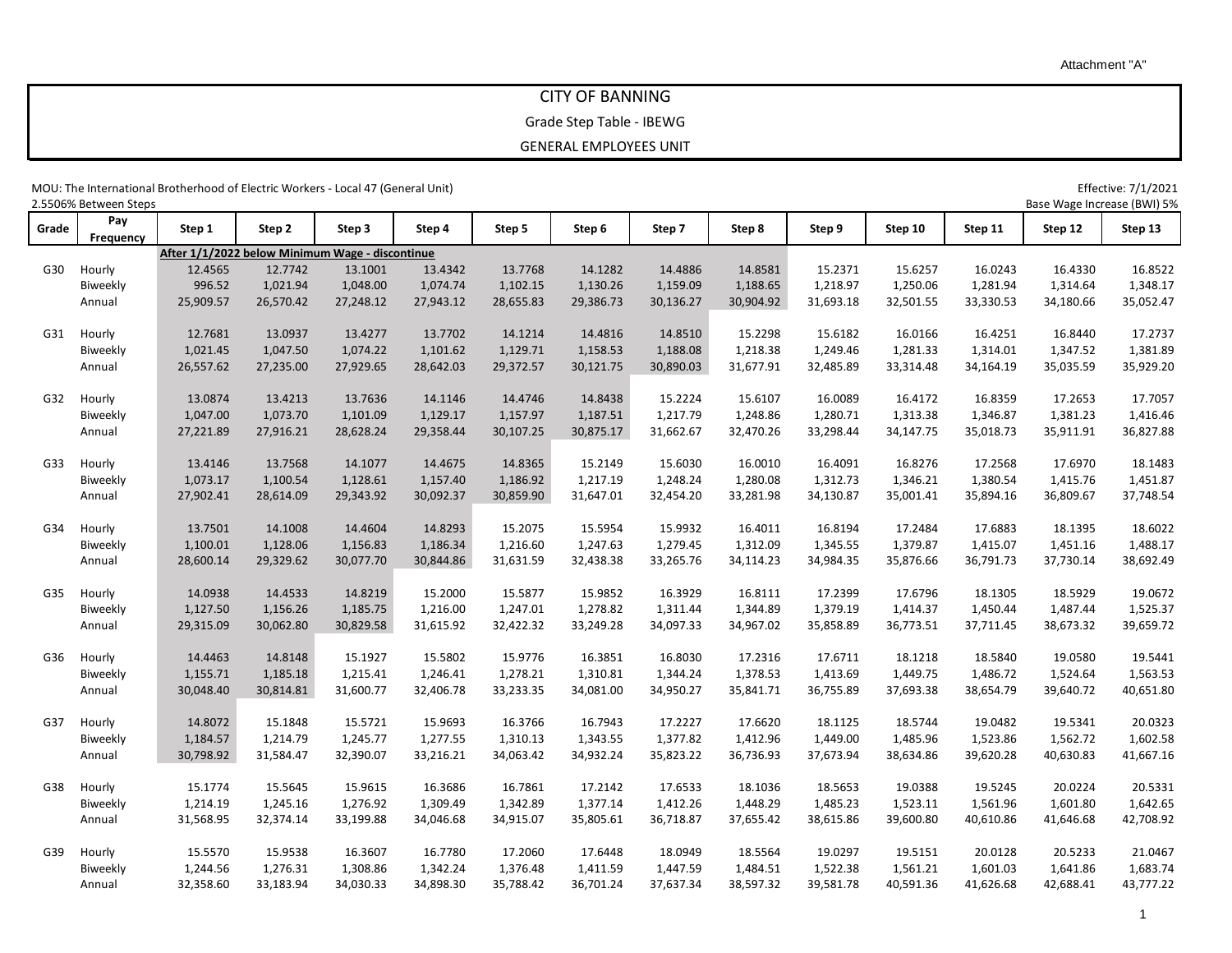## CITY OF BANNING

### Grade Step Table - IBEWG

#### GENERAL EMPLOYEES UNIT

MOU: The International Brotherhood of Electric Workers - Local 47 (General Unit) Effective: 7/1/2021

2.5506% Between Steps Base Wage Increase (BWI) 5% **Grade Pay Frequency Step 1 Step 2 Step 3 Step 4 Step 5 Step 6 Step 7 Step 8 Step 9 Step 10 Step 11 Step 12 Step 13** G40 Hourly 15.9459 16.3526 16.7697 17.1975 17.6361 18.0859 18.5472 19.0203 19.5054 20.0029 20.5131 21.0363 21.5729 Biweekly 1,275.67 1,308.21 1,341.58 1,375.80 1,410.89 1,446.87 1,483.78 1,521.62 1,560.43 1,600.23 1,641.05 1,682.91 1,725.83 Annual 33,167.53 34,013.51 34,881.05 35,770.73 36,683.10 37,618.74 38,578.24 39,562.22 40,571.29 41,606.10 42,667.31 43,755.58 44,871.61 G41 Hourly 16.3443 16.7612 17.1887 17.6271 18.0767 18.5377 19.0106 19.4954 19.9927 20.5026 21.0256 21.5618 22.1118 Biweekly 1,307.54 1,340.89 1,375.09 1,410.17 1,446.13 1,483.02 1,520.84 1,559.64 1,599.42 1,640.21 1,682.05 1,724.95 1,768.94 Annual 33,996.09 34,863.20 35,752.42 36,664.32 37,599.48 38,558.49 39,541.96 40,550.52 41,584.80 42,645.46 43,733.18 44,848.64 45,992.55 G42 Hourly 16.7531 17.1804 17.6186 18.0680 18.5288 19.0014 19.4861 19.9831 20.4928 21.0155 21.5515 22.1012 22.6649 Biweekly 1,340.25 1,374.43 1,409.49 1,445.44 1,482.31 1,520.11 1,558.89 1,598.65 1,639.42 1,681.24 1,724.12 1,768.09 1,813.19 Annual 34,846.45 35,735.25 36,646.71 37,581.42 38,539.97 39,522.97 40,531.05 41,564.83 42,624.98 43,712.18 44,827.10 45,970.46 47,142.98 G43 Hourly 17.1702 17.6081 18.0573 18.5178 18.9901 19.4745 19.9712 20.4806 21.0030 21.5387 22.0881 22.6514 23.2292 Biweekly 1,373.62 1,408.65 1,444.58 1,481.43 1,519.21 1,557.96 1,597.70 1,638.45 1,680.24 1,723.10 1,767.04 1,812.11 1,858.33 Annual 35,714.03 36,624.95 37,559.11 38,517.09 39,499.51 40,506.98 41,540.15 42,599.67 43,686.22 44,800.48 45,943.16 47,114.99 48,316.70 G44 Hourly 17.6011 18.0500 18.5104 18.9825 19.4667 19.9632 20.4724 20.9946 21.5301 22.0792 22.6424 23.2199 23.8121 Biweekly 1,408.09 1,444.00 1,480.83 1,518.60 1,557.34 1,597.06 1,637.79 1,679.57 1,722.41 1,766.34 1,811.39 1,857.59 1,904.97 Annual 36,610.29 37,544.08 38,501.67 39,483.70 40,490.77 41,523.53 42,582.63 43,668.74 44,782.55 45,924.78 47,096.13 48,297.37 49,529.24 G45 Hourly 18.0414 18.5015 18.9734 19.4574 19.9537 20.4626 20.9845 21.5197 22.0686 22.6315 23.2088 23.8007 24.4078 Biweekly 1,443.31 1,480.12 1,517.88 1,556.59 1,596.29 1,637.01 1,678.76 1,721.58 1,765.49 1,810.52 1,856.70 1,904.06 1,952.62 Annual 37,526.07 38,483.21 39,464.76 40,471.35 41,503.61 42,562.20 43,647.79 44,761.07 45,902.75 47,073.54 48,274.20 49,505.48 50,768.17 G46 Hourly 18.4921 18.9638 19.4475 19.9435 20.4522 20.9738 21.5088 22.0574 22.6200 23.1970 23.7886 24.3954 25.0176 Biweekly 1,479.37 1,517.10 1,555.80 1,595.48 1,636.18 1,677.91 1,720.70 1,764.59 1,809.60 1,855.76 1,903.09 1,951.63 2,001.41 Annual 38,463.64 39,444.70 40,450.77 41,482.51 42,540.57 43,625.60 44,738.32 45,879.42 47,049.62 48,249.66 49,480.32 50,742.36 52,036.60 G47 Hourly 18.9545 19.4379 19.9337 20.4421 20.9635 21.4982 22.0466 22.6089 23.1856 23.7769 24.3834 25.0053 25.6431 Biweekly 1,516.36 1,555.03 1,594.70 1,635.37 1,677.08 1,719.86 1,763.73 1,808.71 1,854.84 1,902.15 1,950.67 2,000.42 2,051.45 Annual 39,425.32 40,430.90 41,462.13 42,519.67 43,604.17 44,716.34 45,856.88 47,026.50 48,225.96 49,456.01 50,717.44 52,011.04 53,337.63 G48 Hourly 19.4284 19.9240 20.4321 20.9533 21.4877 22.0358 22.5978 23.1742 23.7653 24.3714 24.9931 25.6305 26.2843 Biweekly 1,554.27 1,593.92 1,634.57 1,676.26 1,719.02 1,762.86 1,807.83 1,853.94 1,901.22 1,949.72 1,999.44 2,050.44 2,102.74 Annual 40,411.10 41,441.82 42,498.84 43,582.81 44,694.44 45,834.41 47,003.47 48,202.34 49,431.79 50,692.59 51,985.56 53,311.50 54,671.26 G49 Hourly 19.9145 20.4224 20.9433 21.4775 22.0253 22.5871 23.1632 23.7540 24.3599 24.9812 25.6183 26.2718 26.9419 Biweekly 1,593.16 1,633.79 1,675.47 1,718.20 1,762.02 1,806.97 1,853.05 1,900.32 1,948.79 1,998.49 2,049.47 2,101.74 2,155.35 Annual 41,422.12 42,478.63 43,562.09 44,673.19 45,812.62 46,981.12 48,179.42 49,408.29 50,668.49 51,960.84 53,286.16 54,645.27 56,039.06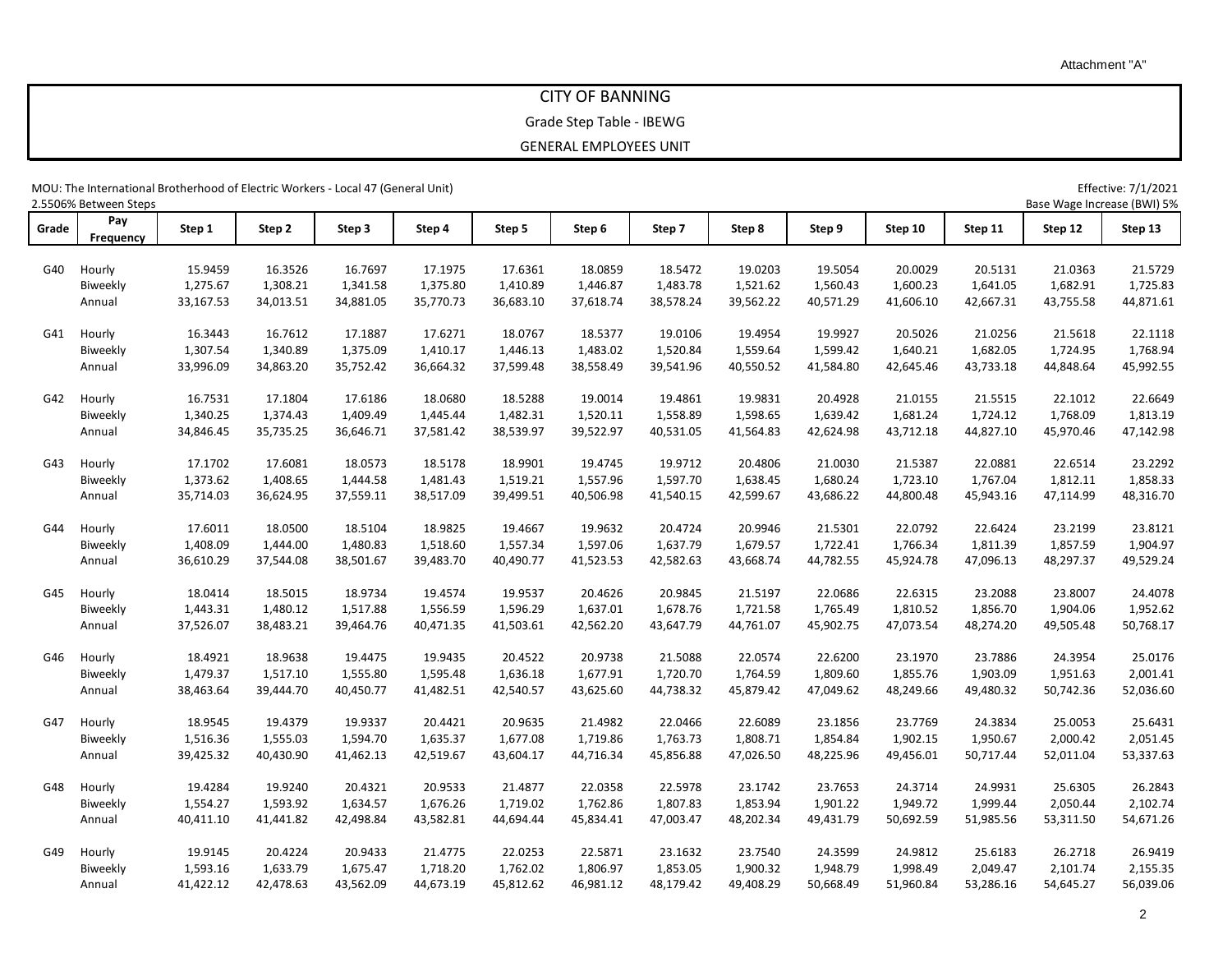## CITY OF BANNING

### Grade Step Table - IBEWG

#### GENERAL EMPLOYEES UNIT

MOU: The International Brotherhood of Electric Workers - Local 47 (General Unit) Effective: 7/1/2021

2.5506% Between Steps Base Wage Increase (BWI) 5% **Grade Pay Frequency Step 1 Step 2 Step 3 Step 4 Step 5 Step 6 Step 7 Step 8 Step 9 Step 10 Step 11 Step 12 Step 13** G50 Hourly 20.4121 20.9328 21.4667 22.0142 22.5757 23.1515 23.7420 24.3476 24.9686 25.6054 26.2585 26.9283 27.6151 Biweekly 1,632.97 1,674.62 1,717.33 1,761.14 1,806.06 1,852.12 1,899.36 1,947.81 1,997.49 2,048.44 2,100.68 2,154.26 2,209.21 Annual 42,457.24 43,540.16 44,650.69 45,789.55 46,957.46 48,155.16 49,383.41 50,642.98 51,934.68 53,259.32 54,617.76 56,010.84 57,439.45 G51 Hourly 20.9225 21.4561 22.0034 22.5646 23.1401 23.7304 24.3356 24.9563 25.5929 26.2456 26.9151 27.6015 28.3056 Biweekly 1,673.80 1,716.49 1,760.27 1,805.17 1,851.21 1,898.43 1,946.85 1,996.51 2,047.43 2,099.65 2,153.20 2,208.12 2,264.44 Annual 43,518.76 44,628.75 45,767.05 46,934.39 48,131.49 49,359.14 50,618.09 51,909.16 53,233.15 54,590.92 55,983.31 57,411.22 58,875.55 G52 Hourly 21.4455 21.9925 22.5534 23.1287 23.7186 24.3236 24.9440 25.5802 26.2326 26.9017 27.5879 28.2916 29.0132 Biweekly 1,715.64 1,759.40 1,804.28 1,850.30 1,897.49 1,945.89 1,995.52 2,046.42 2,098.61 2,152.14 2,207.03 2,263.32 2,321.05 Annual 44,606.67 45,744.41 46,911.17 48,107.68 49,334.72 50,593.05 51,883.48 53,206.82 54,563.91 55,955.62 57,382.82 58,846.43 60,347.36 G53 Hourly 21.9818 22.5425 23.1174 23.7071 24.3117 24.9318 25.5677 26.2199 26.8886 27.5745 28.2778 28.9990 29.7387 Biweekly 1,758.54 1,803.40 1,849.39 1,896.56 1,944.94 1,994.55 2,045.42 2,097.59 2,151.09 2,205.96 2,262.22 2,319.92 2,379.09 Annual 45,722.13 46,888.32 48,084.25 49,310.69 50,568.40 51,858.20 53,180.90 54,537.33 55,928.36 57,354.87 58,817.76 60,317.97 61,856.44 G54 Hourly 22.5314 23.1060 23.6954 24.2998 24.9195 25.5551 26.2070 26.8754 27.5609 28.2638 28.9847 29.7240 30.4822 Biweekly 1,802.51 1,848.48 1,895.63 1,943.98 1,993.56 2,044.41 2,096.56 2,150.03 2,204.87 2,261.11 2,318.78 2,377.92 2,438.57 Annual 46,865.22 48,060.57 49,286.40 50,543.50 51,832.66 53,154.71 54,510.47 55,900.81 57,326.62 58,788.79 60,288.26 61,825.97 63,402.91 G55 Hourly 23.0946 23.6837 24.2877 24.9072 25.5425 26.1940 26.8621 27.5472 28.2499 28.9704 29.7093 30.4671 31.2442 Biweekly 1,847.57 1,894.69 1,943.02 1,992.58 2,043.40 2,095.52 2,148.97 2,203.78 2,259.99 2,317.63 2,376.75 2,437.37 2,499.54 Annual 48,036.81 49,262.04 50,518.51 51,807.04 53,128.43 54,483.52 55,873.18 57,298.28 58,759.73 60,258.46 61,795.41 63,371.56 64,987.92 G56 Hourly 23.6717 24.2755 24.8947 25.5296 26.1808 26.8486 27.5334 28.2356 28.9558 29.6943 30.4517 31.2284 32.0249 Biweekly 1,893.74 1,942.04 1,991.57 2,042.37 2,094.46 2,147.88 2,202.67 2,258.85 2,316.46 2,375.55 2,436.14 2,498.27 2,562.00 Annual 49,237.18 50,493.03 51,780.90 53,101.63 54,456.04 55,844.99 57,269.37 58,730.09 60,228.06 61,764.23 63,339.59 64,955.13 66,611.88 G57 Hourly 24.2637 24.8826 25.5172 26.1681 26.8355 27.5200 28.2219 28.9418 29.6799 30.4370 31.2133 32.0094 32.8258 Biweekly 1,941.10 1,990.61 2,041.38 2,093.45 2,146.84 2,201.60 2,257.75 2,315.34 2,374.40 2,434.96 2,497.06 2,560.75 2,626.07 Annual 50,468.54 51,755.79 53,075.88 54,429.63 55,817.91 57,241.60 58,701.61 60,198.85 61,734.28 63,308.88 64,923.63 66,579.58 68,277.76 G58 Hourly 24.8701 25.5044 26.1549 26.8220 27.5061 28.2077 28.9272 29.6650 30.4216 31.1976 31.9933 32.8093 33.6462 Biweekly 1,989.61 2,040.35 2,092.39 2,145.76 2,200.49 2,256.62 2,314.17 2,373.20 2,433.73 2,495.81 2,559.46 2,624.75 2,691.69 Annual 51,729.74 53,049.16 54,402.23 55,789.81 57,212.79 58,672.06 60,168.55 61,703.21 63,277.01 64,890.95 66,546.06 68,243.39 69,984.00 G59 Hourly 25.4919 26.1421 26.8088 27.4926 28.1938 28.9130 29.6504 30.4067 31.1822 31.9776 32.7932 33.6296 34.4874 Biweekly 2,039.35 2,091.36 2,144.71 2,199.41 2,255.51 2,313.04 2,372.03 2,432.53 2,494.58 2,558.21 2,623.45 2,690.37 2,758.99 Annual 53,023.07 54,375.48 55,762.38 57,184.65 58,643.20 60,138.96 61,672.86 63,245.89 64,859.04 66,513.33 68,209.82 69,949.58 71,733.72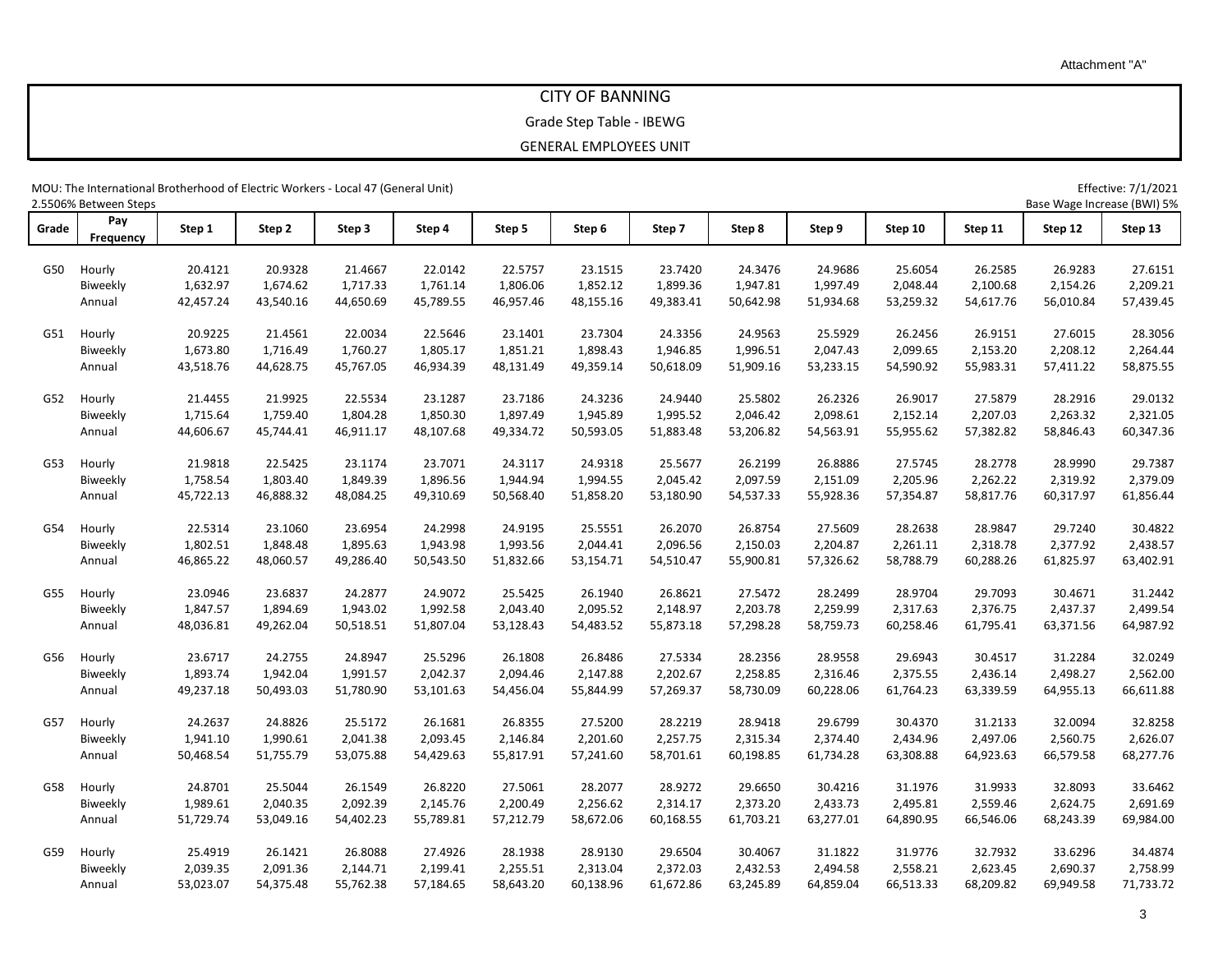## CITY OF BANNING

### Grade Step Table - IBEWG

#### GENERAL EMPLOYEES UNIT

MOU: The International Brotherhood of Electric Workers - Local 47 (General Unit) Effective: 7/1/2021

2.5506% Between Steps Base Wage Increase (BWI) 5% **Grade Pay Frequency Step 1 Step 2 Step 3 Step 4 Step 5 Step 6 Step 7 Step 8 Step 9 Step 10 Step 11 Step 12 Step 13** G60 Hourly 26.1291 26.7956 27.4790 28.1799 28.8986 29.6357 30.3916 31.1668 31.9617 32.7769 33.6129 34.4703 35.3495 Biweekly 2,090.33 2,143.64 2,198.32 2,254.39 2,311.89 2,370.86 2,431.33 2,493.34 2,556.94 2,622.15 2,689.04 2,757.62 2,827.96 Annual 54,348.53 55,734.75 57,156.32 58,614.15 60,109.16 61,642.30 63,214.55 64,826.90 66,480.38 68,176.02 69,914.92 71,698.17 73,526.91 G61 Hourly 26.7823 27.4655 28.1660 28.8844 29.6211 30.3766 31.1514 31.9460 32.7608 33.5964 34.4533 35.3320 36.2332 Biweekly 2,142.59 2,197.24 2,253.28 2,310.75 2,369.69 2,430.13 2,492.11 2,555.68 2,620.86 2,687.71 2,756.26 2,826.56 2,898.66 Annual 55,707.27 57,128.14 58,585.25 60,079.53 61,611.92 63,183.39 64,794.95 66,447.61 68,142.42 69,880.46 71,662.83 73,490.66 75,365.12 G62 Hourly 27.4521 28.1523 28.8704 29.6068 30.3619 31.1363 31.9305 32.7449 33.5801 34.4366 35.3149 36.2157 37.1394 Biweekly 2,196.17 2,252.19 2,309.63 2,368.54 2,428.95 2,490.90 2,554.44 2,619.59 2,686.41 2,754.93 2,825.19 2,897.25 2,971.15 Annual 57,100.44 58,556.85 60,050.40 61,582.04 63,152.76 64,763.53 66,415.39 68,109.38 69,846.58 71,628.08 73,455.03 75,328.57 77,249.90 G63 Hourly 28.1385 28.8562 29.5922 30.3470 31.1210 31.9148 32.7288 33.5636 34.4196 35.2975 36.1978 37.1211 38.0679 Biweekly 2,251.08 2,308.49 2,367.37 2,427.76 2,489.68 2,553.18 2,618.30 2,685.09 2,753.57 2,823.80 2,895.83 2,969.69 3,045.43 Annual 58,528.04 60,020.86 61,551.75 63,121.69 64,731.67 66,382.72 68,075.87 69,812.22 71,592.85 73,418.89 75,291.52 77,211.90 79,181.27 G64 Hourly 28.8419 29.5776 30.3320 31.1056 31.8990 32.7126 33.5470 34.4026 35.2801 36.1800 37.1028 38.0491 39.0196 Biweekly 2,307.35 2,366.21 2,426.56 2,488.45 2,551.92 2,617.01 2,683.76 2,752.21 2,822.41 2,894.40 2,968.22 3,043.93 3,121.57 Annual 59,991.21 61,521.35 63,090.51 64,699.70 66,349.93 68,042.25 69,777.74 71,557.49 73,382.63 75,254.33 77,173.77 79,142.16 81,160.76 G65 Hourly 29.5630 30.3171 31.0903 31.8833 32.6965 33.5305 34.3857 35.2628 36.1622 37.0845 38.0304 39.0004 39.9952 Biweekly 2,365.04 2,425.37 2,487.23 2,550.67 2,615.72 2,682.44 2,750.86 2,821.02 2,892.97 2,966.76 3,042.43 3,120.03 3,199.61 Annual 61,491.11 63,059.50 64,667.90 66,317.32 68,008.80 69,743.44 71,522.31 73,346.56 75,217.34 77,135.83 79,103.26 81,120.87 83,189.94 G66 Hourly 30.3018 31.0747 31.8673 32.6801 33.5136 34.3684 35.2450 36.1440 37.0658 38.0113 38.9808 39.9750 40.9946 Biweekly 2,424.14 2,485.97 2,549.38 2,614.41 2,681.09 2,749.47 2,819.60 2,891.52 2,965.27 3,040.90 3,118.46 3,198.00 3,279.57 Annual 63,027.73 64,635.31 66,283.90 67,974.54 69,708.30 71,486.27 73,309.60 75,179.44 77,096.97 79,063.40 81,079.99 83,148.02 85,268.79 G67 Hourly 31.0593 31.8515 32.6639 33.4970 34.3514 35.2276 36.1261 37.0475 37.9925 38.9615 39.9552 40.9743 42.0194 Biweekly 2,484.74 2,548.12 2,613.11 2,679.76 2,748.11 2,818.21 2,890.09 2,963.80 3,039.40 3,116.92 3,196.42 3,277.95 3,361.56 Annual 64,603.36 66,251.14 67,940.94 69,673.84 71,450.94 73,273.37 75,142.28 77,058.86 79,024.32 81,039.91 83,106.92 85,226.64 87,400.43 G68 Hourly 31.8356 32.6476 33.4803 34.3342 35.2100 36.1080 37.0290 37.9735 38.9420 39.9353 40.9539 41.9984 43.0696 Biweekly 2,546.85 2,611.81 2,678.42 2,746.74 2,816.80 2,888.64 2,962.32 3,037.88 3,115.36 3,194.82 3,276.31 3,359.87 3,445.57 Annual 66,218.02 67,906.97 69,639.01 71,415.22 73,236.74 75,104.71 77,020.33 78,984.81 80,999.40 83,065.37 85,184.04 87,356.74 89,584.86 G69 Hourly 32.6317 33.4640 34.3176 35.1929 36.0905 37.0110 37.9550 38.9231 39.9159 40.9340 41.9780 43.0487 44.1467 Biweekly 2,610.54 2,677.12 2,745.40 2,815.43 2,887.24 2,960.88 3,036.40 3,113.85 3,193.27 3,274.72 3,358.24 3,443.90 3,531.74 Annual 67,873.98 69,605.18 71,380.53 73,201.16 75,068.23 76,982.92 78,946.44 80,960.05 83,025.02 85,142.65 87,314.30 89,541.34 91,825.18